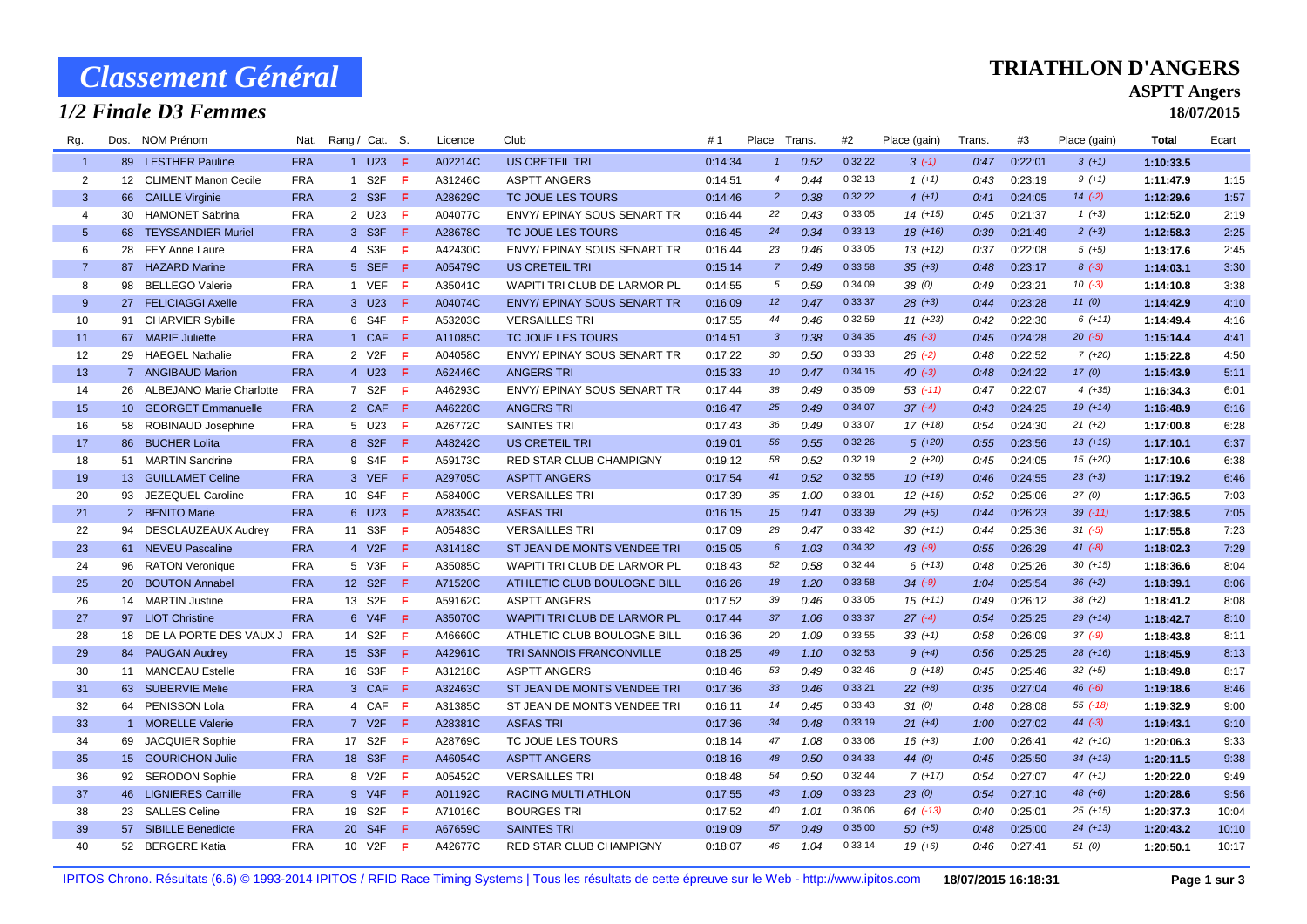# *Classement Général*

## *1/2 Finale D3 Femmes*

#### **TRIATHLON D'ANGERS**

### **ASPTT Angers**

**18/07/2015**

| Rg.        | Dos. NOM Prénom         | Nat.       | Rang / Cat. S. |                               |     | Licence | Club                                | #1      | Place                 | Trans. | #2      | Place (gain) | Trans. | #3      | Place (gain) | Total     | Ecart |
|------------|-------------------------|------------|----------------|-------------------------------|-----|---------|-------------------------------------|---------|-----------------------|--------|---------|--------------|--------|---------|--------------|-----------|-------|
| 41         | 33 LE GALL Alexia       | <b>FRA</b> |                | 5 CAF F                       |     | A06866C | LA BRIE FRANCILIENNE TRI            | 0:16:34 | 19                    | 0:45   | 0:33:16 | $20 (+7)$    | 0:46   | 0:29:42 | $61 (-29)$   | 1:21:00.4 | 10:27 |
| 42         | 48 VALENTINE Ainouz     | <b>FRA</b> |                | 21 S4F F                      |     | A55423C | <b>RACING MULTI ATHLON</b>          | 0:17:34 | 32                    | 1:15   | 0:34:26 | $42$ $(-15)$ | 1:05   | 0:26:49 | $43 (+5)$    | 1:21:05.8 | 10:33 |
| 43         | 70 RETIF Constance      | <b>FRA</b> |                | 22 S2F F                      |     | A46567C | TC JOUE LES TOURS                   | 0:16:24 | 16                    | 0:50   | 0:34:33 | $45$ (-17)   | 1:00   | 0:28:26 | $56$ $(-10)$ | 1:21:10.2 | 10:37 |
| 44         | 41 LAVOLE Marina        | <b>FRA</b> |                | 11 VEF F                      |     | A35606C | PLOEMEUR TRI                        | 0:20:26 | 67                    | 0:49   | 0:35:02 | $51 (+9)$    | 0:50   | 0:24:16 | $16 (+14)$   | 1:21:20.3 | 10:47 |
| 45         | 43 LE MAUX Julia        | <b>FRA</b> |                | 6 CAF F                       |     | A71188C | <b>PLOEMEUR TRI</b>                 | 0:15:48 | 11                    | 1:02   | 0:38:02 | 69 (-39)     | 0:51   | 0:25:48 | $33 (+5)$    | 1:21:29.5 | 10:56 |
| 46         | 80 JOST Magalie         | <b>FRA</b> |                | 12 VEF F                      |     | A58892C | TRI CLUB NANTAIS                    | 0:17:54 | 42                    | 1:09   | 0:33:23 | 24(0)        | 1:09   | 0:27:58 | $54 (-4)$    | 1:21:30.8 | 10:58 |
| 47         | 72 DURET Stephanie      | <b>FRA</b> |                | 13 VEF <b>F</b>               |     | A31924C | TRI VELOCE SAINT SEBASTIEN          | 0:17:15 | 29                    | 1:03   | 0:33:24 | $25 (+6)$    | 0:54   | 0:29:07 | 58 (-24)     | 1:21:41.2 | 11:08 |
| 48         | 50 BOURCY Anne          | <b>FRA</b> |                | 23 S2F                        | - F | A64296C | RACING MULTI ATHLON                 | 0:19:20 | 59                    | 1:02   | 0:34:38 | $47 (+5)$    | 0:55   | 0:25:52 | $35 (+6)$    | 1:21:43.8 | 11:11 |
| 49         | 79 MENARD Laure         | <b>FRA</b> |                | 24 S2F F                      |     | A58829C | TRI CLUB NANTAIS                    | 0:20:24 | 65                    | 1:05   | 0:34:21 | $41 (+8)$    | 0:59   | 0:25:01 | $26 (+8)$    | 1:21:47.6 | 11:15 |
| 50         | 38 CHARRIER Cecile      | <b>FRA</b> |                | 25 S4F F                      |     | A45797C | <b>LAVAL TRI CLUB</b>               | 0:20:14 | 63                    | 0:58   | 0:35:07 | $52 (+3)$    | 0:57   | 0:24:36 | $22 (+10)$   | 1:21:49.3 | 11:16 |
| 51         | 99 LE POETVIN Elodie    | <b>FRA</b> |                | 26 S3F F                      |     | A35130C | <b>WAPITI TRI CLUB DE LARMOR PL</b> | 0:20:26 | 68                    | 0:58   | 0:35:52 | $62 (+6)$    | 0:54   | 0:23:45 | $12(+11)$    | 1:21:53.0 | 11:20 |
| 52         | 90 PIEL Julie           | <b>FRA</b> |                | 27 S3F                        | - F | A72268C | US CRETEIL TRI                      | 0:19:38 | 62                    | 1:32   | 0:36:09 | $65 (-3)$    | 0:44   | 0:24:24 | $18 (+13)$   | 1:22:25.1 | 11:52 |
| 53         | 8 ROPERCH Wanda         | <b>FRA</b> |                | 7 U23                         | -F. | A56871C | <b>ANGERS TRI</b>                   | 0:18:28 | 50                    | 1:01   | 0:35:32 | $56 (-6)$    | 1:09   | 0:26:27 | $40 (+3)$    | 1:22:34.5 | 12:01 |
| 54         | 44 LE GALL Elisabeth    | <b>FRA</b> |                | 7 CAF F                       |     | A35612C | PLOEMEUR TRI                        | 0:16:56 | 27                    | 0:49   | 0:33:59 | $36 (+4)$    | 0:43   | 0:30:11 | $63$ $(-23)$ | 1:22:35.7 | 12:03 |
| 55         | 21 PETIT Ingrid         | <b>FRA</b> |                | 14 VEF F                      |     | A28308C | <b>BOURGES TRI</b>                  | 0:19:21 | 60                    | 0:57   | 0:34:42 | $48 (+5)$    | 0:51   | 0:27:02 | 45 $(0)$     | 1:22:51.3 | 12:18 |
| 56         | 54 MENARD Mathilde      | <b>FRA</b> |                | 8 CAF F                       |     | A02780C | RED STAR CLUB CHAMPIGNY             | 0:16:10 | 13                    | 0:47   | 0:34:51 | $49$ $(-21)$ | 0:45   | 0:31:52 | 68 (-22)     | 1:24:23.1 | 13:50 |
| 57         | 6 CATHRIN Christine     | <b>FRA</b> |                | 28 S3F F                      |     | A31301c | <b>ANGERS TRI</b>                   | 0:15:23 | $9^{\circ}$           | 0:57   | 0:36:38 | 66 (-37)     | 0:53   | 0:31:09 | $65$ $(-11)$ | 1:24:57.0 | 14:24 |
| 58         | 4 FICHAUX Margot        | <b>FRA</b> |                | 9 CAF F                       |     | A28413C | <b>ASFAS TRI</b>                    | 0:16:25 | 17                    | 1:07   | 0:34:10 | $39 (-9)$    | 1:03   | 0:32:57 | $70(-32)$    | 1:25:40.4 | 15:07 |
| 59         | 73 BATARD Corinne       | <b>FRA</b> |                | 15 V2F <b>F</b>               |     | A31999C | TRI VELOCE SAINT SEBASTIEN          | 0:20:59 | 70                    | 0:55   | 0:35:23 | $55 (+9)$    | 0:53   | 0:27:42 | $52 (+2)$    | 1:25:49.2 | 15:16 |
| 60         | 83 LAMARQUE Axelle      | <b>FRA</b> |                | 29 S4F F                      |     | A61141C | TRI SANNOIS FRANCONVILLE            | 0:21:25 | 72                    | 1:09   | 0:35:16 | $54(+6)$     | 0:50   | 0:27:36 | $50(+6)$     | 1:26:13.9 | 15:41 |
| 61         | 32 LEFEVRE Manon        | <b>FRA</b> |                | 10 CAF F                      |     | A06792C | LA BRIE FRANCILIENNE TRI            | 0:15:21 | $\boldsymbol{\delta}$ | 0:41   | 0:35:33 | $58 (+8)$    | 0:45   | 0:34:38 | $71 (-45)$   | 1:26:56.2 | 16:23 |
| 62         | 74 BATTAIS Maryse       | <b>FRA</b> |                | 16 V3F F                      |     | A31904C | TRI VELOCE SAINT SEBASTIEN          | 0:20:20 | 64                    | 1:10   | 0:35:49 | 61(0)        | 0:53   | 0:28:57 | $57 (+2)$    | 1:27:06.6 | 16:34 |
| 63         | 77 LEPARC Sandrine      | <b>FRA</b> |                | 30 S3F F                      |     | A45168c | TRI CLUB NANTAIS                    | 0:20:25 | 66                    | 1:11   | 0:35:43 | $59 (+3)$    | 1:07   | 0:29:20 | 60(0)        | 1:27:42.9 | 17:10 |
| 64         | 37 ROUSSEAU Emmanuelle  | <b>FRA</b> |                | 31 S3F <b>F</b>               |     | A30631C | <b>LAVAL TRI CLUB</b>               | 0:19:26 | 61                    | 1:06   | 0:35:46 | $60 (+2)$    | 0:59   | 0:31:35 | $67 (-5)$    | 1:28:49.2 | 18:16 |
| 65         | 36 ROUSSEAU Anne        | <b>FRA</b> |                | 32 S4F F                      |     | A30670C | <b>LAVAL TRI CLUB</b>               | 0:18:30 | 51                    | 0:55   | 0:35:32 | 57(0)        | 1:19   | 0:32:38 | 69 (-14)     | 1:28:51.0 | 18:18 |
| 66         | 42 DARCHEN Anne         | <b>FRA</b> |                | 17 VEF F                      |     | A35633C | <b>PLOEMEUR TRI</b>                 | 0:21:06 | 71                    | 1:11   | 0:38:53 | $70(+1)$     | 0:55   | 0:27:10 | $49 (+4)$    | 1:29:12.3 | 18:39 |
| 67         | 71 FAVIER Elise         | <b>FRA</b> |                | 33 S3F                        | -F  | A65353C | TRI VELOCE SAINT SEBASTIEN          | 0:22:19 | 74                    | 1:08   | 0:35:53 | $63 (+6)$    | 0:58   | 0:29:16 | $59 (+1)$    | 1:29:31.2 | 18:58 |
| 68         | 53 DI FRANCESCO Solene  | <b>FRA</b> |                | 34 S2F                        | - F | A02789C | RED STAR CLUB CHAMPIGNY             | 0:17:56 | 45                    | 0:59   | 0:40:20 | $72$ $(-22)$ | 1:02   | 0:29:44 | $62$ $(-1)$  | 1:29:58.2 | 19:25 |
| 69         | 62 HAUDEBOURG Christine | <b>FRA</b> |                | 18 V4F                        | -F. | A31327C | ST JEAN DE MONTS VENDEE TRI         | 0:22:03 | 73                    | 1:09   | 0:37:16 | $67 (+4)$    | 1:40   | 0:27:53 | 53(0)        | 1:29:58.4 | 19:25 |
| 70         | 24 JARRET Nadine        | <b>FRA</b> |                | 19 V3F <b>F</b>               |     | A28312L | <b>BOURGES TRI</b>                  | 0:20:45 | 69                    | 1:24   | 0:39:45 | $71( -2)$    | 1:14   | 0:30:58 | $64 (+1)$    | 1:34:03.0 | 23:30 |
| 71         | 85 POPA Diana           | <b>FRA</b> |                | 20 VEF F                      |     | A05782C | TRI SANNOIS FRANCONVILLE            | 0:23:54 | 75                    | 1:17   | 0:37:42 | $68 (+2)$    | 1:15   | 0:31:32 | $66 (+2)$    | 1:35:36.8 | 25:04 |
| <b>DNF</b> | 9 COULAIS Lea           | <b>FRA</b> |                | $CAF$ $F$                     |     | A30132C | <b>ANGERS TRI</b>                   | 0:18:56 | 55                    | 1:06   | 0:41:57 | $73( -17)$   | 1:02   |         |              |           |       |
| <b>DNF</b> | 31 DELGRANGE Coline     | <b>FRA</b> |                | S <sub>2</sub> F <sub>F</sub> |     | A08874C | LA BRIE FRANCILIENNE TRI            | 0:17:31 | 31                    | 0:55   |         |              |        |         |              |           |       |
| <b>DNF</b> | 56 BOEX Lauriane        | <b>FRA</b> |                | U23                           | -F. | A50392C | <b>SAINTES TRI</b>                  | 0:16:40 | 21                    | 0:48   | 0:51:39 | $74$ $(-53)$ | 1:41   |         |              |           |       |
| <b>DNF</b> | 88 LECOUSY MURAWSKI Nat | <b>FRA</b> |                | S <sub>3F</sub>               | -F. | A01629C | <b>US CRETEIL TRI</b>               | 0:16:54 | 26                    | 1:01   | 0:33:47 | $32 (+2)$    | 0:50   |         |              |           |       |
| <b>DSQ</b> | 17 CONTET Marianne      | <b>FRA</b> |                | S4F                           | - F | A50122C | ATHLETIC CLUB BOULOGNE BILL         | 0:26:12 |                       | 1:19   |         |              |        |         |              |           |       |
| <b>DSQ</b> | 22 LAHAYE Magali        | <b>FRA</b> |                | S <sub>4</sub> F <sub>F</sub> |     | A28350C | <b>BOURGES TRI</b>                  | 0:22:59 |                       | 1:27   | 0:37:41 |              |        |         |              |           |       |
| <b>DSQ</b> | 47 CHEA Catherine       | <b>FRA</b> |                | $V2F$ F                       |     | A42045c | RACING MULTI ATHLON                 | 0:26:12 |                       | 1:33   |         |              |        |         |              |           |       |
| <b>DSQ</b> | 49 CANDAN Marie Oceane  | <b>FRA</b> |                | SEF                           | -F. | A62466C | RACING MULTI ATHLON                 | 0:23:16 |                       | 1:14   |         |              |        |         |              |           |       |
| <b>DSQ</b> | 75 CLEMENCEAU Beatrice  | <b>FRA</b> |                | VEF <sub>F</sub>              |     | A64616C | TRI VELOCE SAINT SEBASTIEN          | 0:24:14 |                       | 1:12   |         |              |        |         |              |           |       |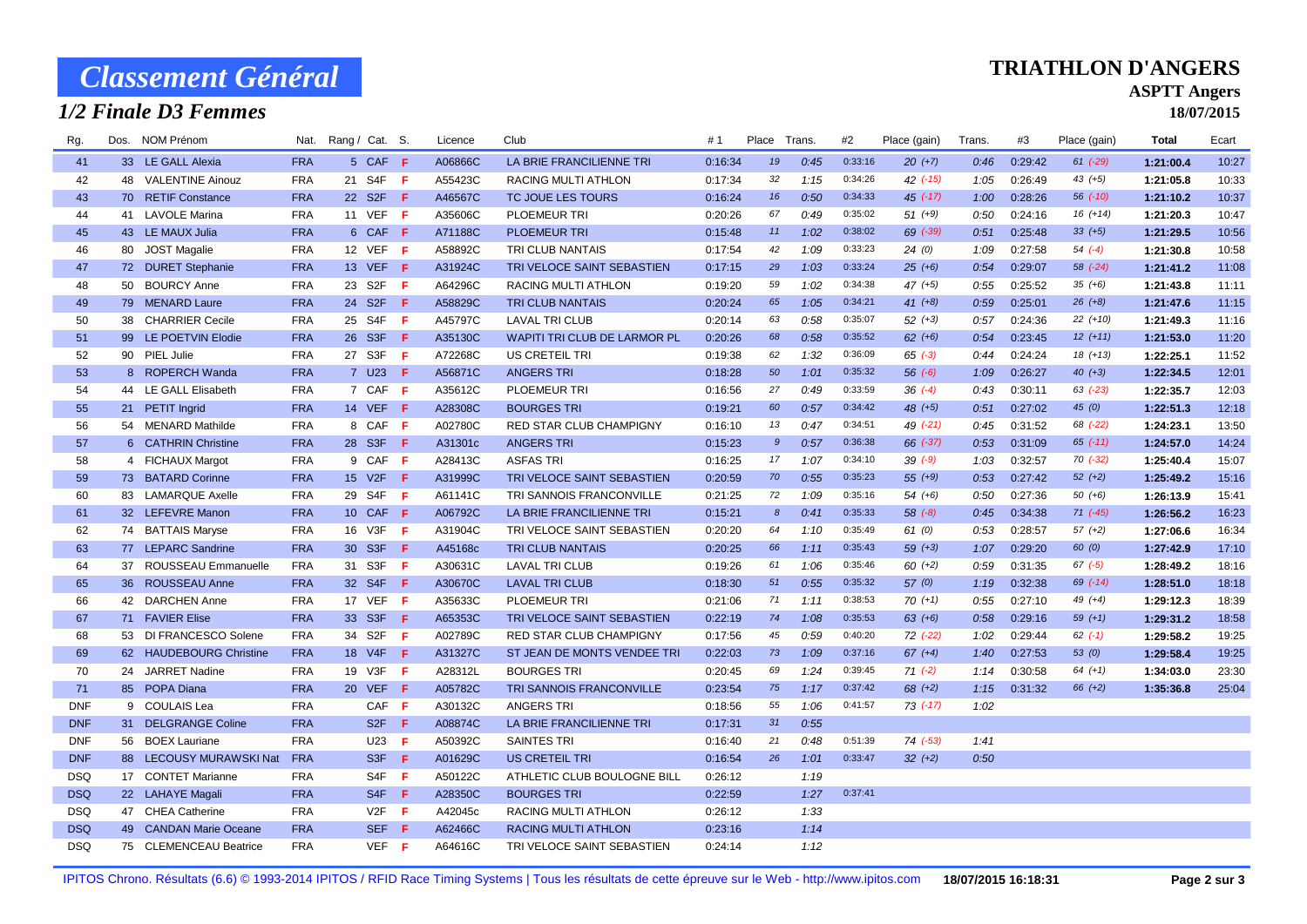| Classement Général |  |  |                          |            |                     |     |     |         |                          |         |              |    |              |        |    | <b>TRIATHLON D'ANGERS</b> | <b>ASPTT Angers</b> |            |
|--------------------|--|--|--------------------------|------------|---------------------|-----|-----|---------|--------------------------|---------|--------------|----|--------------|--------|----|---------------------------|---------------------|------------|
|                    |  |  | 1/2 Finale D3 Femmes     |            |                     |     |     |         |                          |         |              |    |              |        |    |                           |                     | 18/07/2015 |
| Rg.                |  |  | Dos. NOM Prénom          |            | Nat. Rang / Cat. S. |     |     | Licence | Club                     | #1      | Place Trans. | #2 | Place (gain) | Trans. | #3 | Place (gain)              | <b>Total</b>        | Ecart      |
| <b>DSQ</b>         |  |  | <b>THEVENOT Virginie</b> | <b>FRA</b> |                     | V3F | - F | A06321C | TRI SANNOIS FRANCONVILLE | 0:28:29 |              |    |              |        |    |                           |                     |            |

DSQ 82 BRUNAULT Nolwenn FRA S4F **F** A44959C TRI SANNOIS FRANCONVILLE 0:24:41 *1:03*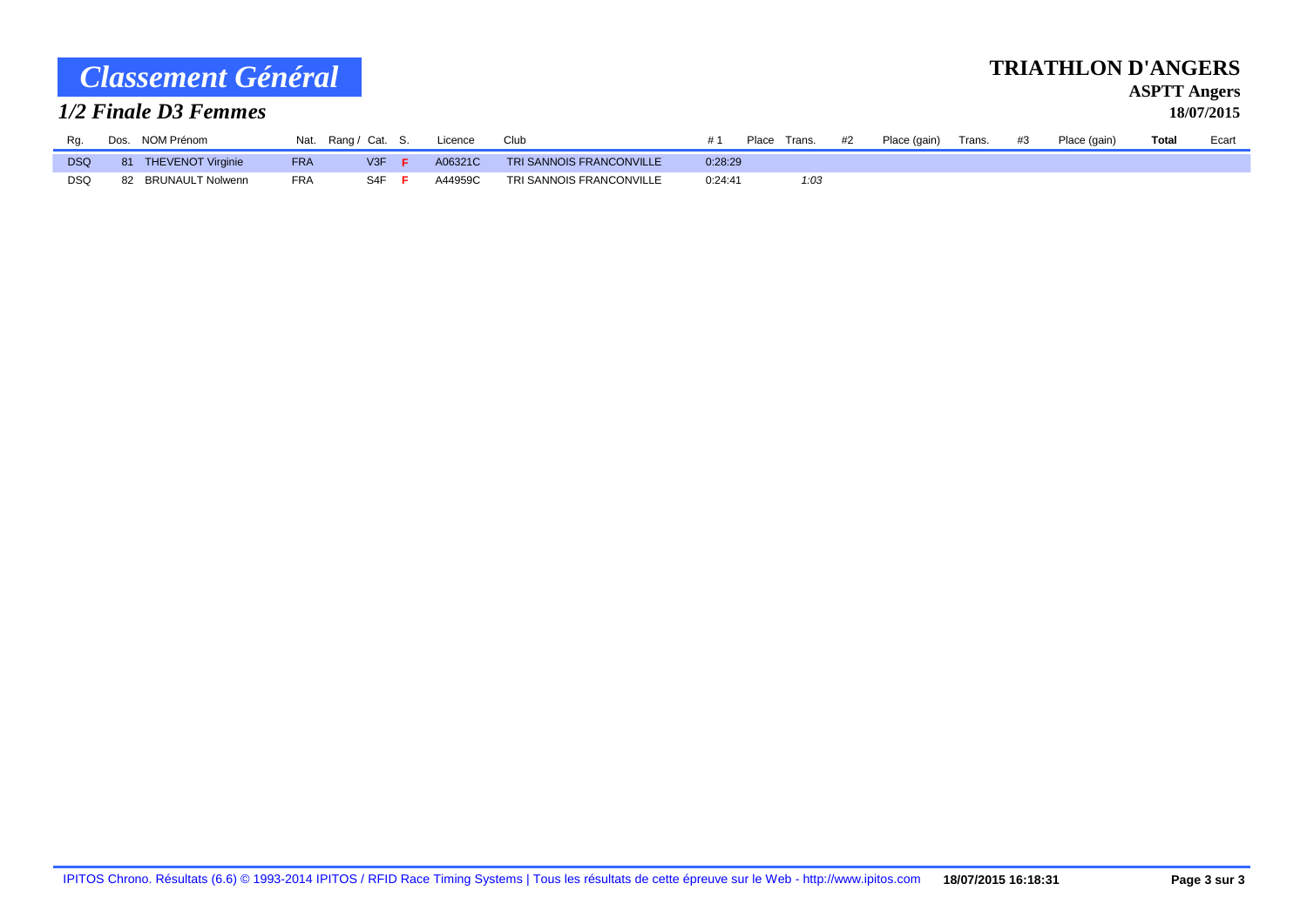|                                         | <b>Classement par Equipe</b>         |            |                     |         |                                      |         |                |      |         |              |        |         | <b>TRIATHLON D'ANGERS</b> |                                   |                         |
|-----------------------------------------|--------------------------------------|------------|---------------------|---------|--------------------------------------|---------|----------------|------|---------|--------------|--------|---------|---------------------------|-----------------------------------|-------------------------|
|                                         | 1/2 Finale D3 Femmes                 |            |                     |         |                                      |         |                |      |         |              |        |         |                           | <b>ASPTT Angers</b><br>18/07/2015 |                         |
|                                         |                                      |            |                     |         |                                      |         |                |      |         |              |        |         |                           |                                   |                         |
|                                         | Rg. Dos. NOM Prénom                  | Nat.       | Rang / Cat.         | Licence | Club                                 | #1      | Place Trans.   |      | #2      | Place (gain) | Trans. | #3      | Place (gain)              | <b>Total</b>                      |                         |
| 1                                       | <b>ENVY/ EPINAY SOUS SENART TRI</b>  |            |                     |         |                                      |         |                |      |         |              |        |         |                           |                                   | 19                      |
| $\blacktriangleright$<br>$\overline{4}$ | 30 HAMONET Sabrina                   | <b>FRA</b> | 2 U23               | A04077C | <b>ENVY/ EPINAY SOUS SENART TRI</b>  | 0:16:44 | 22             | 0:43 | 0:33:05 | $14(+15)$    | 0:45   | 0:21:37 | $1 (+3)$                  | 1:12:52.01                        | 4                       |
| $\blacktriangleright$<br>6              | 28 FEY Anne Laure                    | <b>FRA</b> | 4 S3F               | A42430C | <b>ENVY/ EPINAY SOUS SENART TRI</b>  | 0:16:44 | 23             | 0:46 | 0:33:05 | $13(+12)$    | 0:37   | 0:22:08 | $5(+5)$                   | 1:13:17.61                        | 6                       |
| ъ.<br>9                                 | 27 FELICIAGGI Axelle                 | <b>FRA</b> | 3 U23               | A04074C | ENVY/EPINAY SOUS SENART TRI          | 0:16:09 | 12             | 0:47 | 0:33:37 | $28 (+3)$    | 0:44   | 0:23:28 | 11(0)                     | 1:14:42.91                        | 9                       |
|                                         | 12 29 HAEGEL Nathalie                | <b>FRA</b> | 2 V2F               | A04058C | <b>ENVY/ EPINAY SOUS SENART TRI</b>  | 0:17:22 | 30             | 0:50 | 0:33:33 | $26$ $(-2)$  | 0:48   | 0:22:52 | $7(+20)$                  | 1:15:22.81                        |                         |
| 14                                      | 26 ALBEJANO Marie Charlotte          | <b>FRA</b> | 7 S <sub>2</sub> F  | A46293C | ENVY/EPINAY SOUS SENART TRI          | 0:17:44 | 38             | 0:49 | 0:35:09 | $53$ (-11)   | 0:47   | 0:22:07 | $4(+35)$                  | 1:16:34.31                        |                         |
| $\mathbf{2}$                            | <b>TC JOUE LES TOURS</b>             |            |                     |         |                                      |         |                |      |         |              |        |         |                           |                                   | 19                      |
| 3                                       | 66 CAILLE Virginie                   | <b>FRA</b> | 2 S3F               | A28629C | TC JOUE LES TOURS                    | 0:14:46 | 2              | 0:38 | 0:32:22 | $4(+1)$      | 0:41   | 0:24:05 | $14(-2)$                  | 1:12:29.61                        | $\overline{\mathbf{3}}$ |
| 5                                       | 68 TEYSSANDIER Muriel                | <b>FRA</b> | 3 S3F               | A28678C | TC JOUE LES TOURS                    | 0:16:45 | 24             | 0:34 | 0:33:13 | $18(+16)$    | 0:39   | 0:21:49 | $2(+3)$                   | 1:12:58.31                        | 5                       |
| $\blacktriangleright$ .<br>11           | 67 MARIE Juliette                    | <b>FRA</b> | 1 CAF               | A11085C | TC JOUE LES TOURS                    | 0:14:51 | $\mathbf{3}$   | 0:38 | 0:34:35 | $46$ $(-3)$  | 0:45   | 0:24:28 | $20( -5)$                 | 1:15:14.41                        | 11                      |
| 34                                      | 69 JACQUIER Sophie                   | <b>FRA</b> | 17 S2F              | A28769C | TC JOUE LES TOURS                    | 0:18:14 | 47             | 1:08 | 0:33:06 | $16 (+3)$    | 1:00   | 0:26:41 | $42 (+10)$                | 1:20:06.31                        |                         |
| 43                                      | 70 RETIF Constance                   | <b>FRA</b> | 22 S <sub>2</sub> F | A46567C | TC JOUE LES TOURS                    | 0:16:24 | 16             | 0:50 | 0:34:33 | $45$ $(-17)$ | 1:00   | 0:28:26 | $56$ $(-10)$              | 1:21:10.21                        |                         |
| 3                                       | <b>US CRETEIL TRI</b>                |            |                     |         |                                      |         |                |      |         |              |        |         |                           |                                   | 25                      |
| $\blacktriangleright$                   | 89 LESTHER Pauline                   | <b>FRA</b> | 1 U23               | A02214C | US CRETEIL TRI                       | 0:14:34 | $\mathcal{I}$  | 0:52 | 0:32:22 | $3(-1)$      | 0:47   | 0:22:01 | $3(+1)$                   | 1:10:33.51                        | $\mathbf{1}$            |
| $\blacktriangleright$<br>$\overline{7}$ | 87 HAZARD Marine                     | <b>FRA</b> | 5 SEF               | A05479C | <b>US CRETEIL TRI</b>                | 0:15:14 | $\overline{7}$ | 0:49 | 0:33:58 | $35 (+3)$    | 0:48   | 0:23:17 | $8(-3)$                   | 1:14:03.11                        | $\overline{7}$          |
| 17                                      | 86 BUCHER Lolita                     | <b>FRA</b> | 8 S2F               | A48242C | US CRETEIL TRI                       | 0:19:01 | 56             | 0:55 | 0:32:26 | $5(+20)$     | 0:55   | 0:23:56 | $13(+19)$                 | 1:17:10.11                        | 17                      |
| 52 <sub>2</sub>                         | 90 PIEL Julie                        | <b>FRA</b> | 27 S3F              | A72268C | <b>US CRETEIL TRI</b>                | 0:19:38 | 62             | 1:32 | 0:36:09 | $65(-3)$     | 0:44   | 0:24:24 | $18(+13)$                 | 1:22:25.11                        |                         |
| <b>DNF</b>                              | 88 LECOUSY MURAWSKI Natach           | <b>FRA</b> | S <sub>3F</sub>     | A01629C | US CRETEIL TRI                       | 0:16:54 | 26             | 1:01 | 0:33:47 | $32 (+2)$    | 0:50   |         |                           |                                   |                         |
| 4                                       | <b>ASPTT ANGERS</b>                  |            |                     |         |                                      |         |                |      |         |              |        |         |                           |                                   | 47                      |
| $\overline{2}$                          | 12 CLIMENT Manon Cecile              | <b>FRA</b> | 1 S2F               | A31246C | <b>ASPTT ANGERS</b>                  | 0:14:51 | $\overline{4}$ | 0:44 | 0:32:13 | $1(+1)$      | 0:43   | 0:23:19 | $9 (+1)$                  | 1:11:47.91                        | $\overline{2}$          |
| 19                                      | 13 GUILLAMET Celine                  | <b>FRA</b> | 3 VEF               | A29705C | <b>ASPTT ANGERS</b>                  | 0:17:54 | 41             | 0:52 | 0:32:55 | $10(+19)$    | 0:46   | 0:24:55 | $23 (+3)$                 | 1:17:19.21                        | 19                      |
| $\blacktriangleright$<br>26             | 14 MARTIN Justine                    | <b>FRA</b> | 13 S2F              | A59162C | <b>ASPTT ANGERS</b>                  | 0:17:52 | 39             | 0:46 | 0:33:05 | $15(+11)$    | 0:49   | 0:26:12 | $38 (+2)$                 | 1:18:41.21                        | 26                      |
| 30                                      | 11 MANCEAU Estelle                   | <b>FRA</b> | 16 S3F              | A31218C | <b>ASPTT ANGERS</b>                  | 0:18:46 | 53             | 0:49 | 0:32:46 | $8(+18)$     | 0:45   | 0:25:46 | $32 (+5)$                 | 1:18:49.81                        |                         |
| 35                                      | 15 GOURICHON Julie                   | <b>FRA</b> | 18 S3F              | A46054C | <b>ASPTT ANGERS</b>                  | 0:18:16 | 48             | 0:50 | 0:34:33 | 44 $(0)$     | 0:45   | 0:25:50 | $34(+13)$                 | 1:20:11.51                        |                         |
| $5\phantom{.0}$                         | <b>VERSAILLES TRI</b>                |            |                     |         |                                      |         |                |      |         |              |        |         |                           |                                   | 52                      |
| 10                                      | 91 CHARVIER Sybille                  | <b>FRA</b> | 6 S4F               | A53203C | <b>VERSAILLES TRI</b>                | 0:17:55 | 44             | 0:46 | 0:32:59 | $11 (+23)$   | 0:42   | 0:22:30 | $6(+11)$                  | 1:14:49.41                        | 10                      |
| 20                                      | 93 JEZEQUEL Caroline                 | <b>FRA</b> | 10 S4F              | A58400C | <b>VERSAILLES TRI</b>                | 0:17:39 | 35             | 1:00 | 0:33:01 | $12(+15)$    | 0:52   | 0:25:06 | 27(0)                     | 1:17:36.51                        | 20                      |
| ×.<br>22                                | 94 DESCLAUZEAUX Audrey               | <b>FRA</b> | 11 S3F              | A05483C | <b>VERSAILLES TRI</b>                | 0:17:09 | 28             | 0:47 | 0:33:42 | $30 (+11)$   | 0:44   | 0:25:36 | $31 (-5)$                 | 1:17:55.81                        | 22                      |
| 36                                      | 92 SERODON Sophie                    | <b>FRA</b> | 8 V2F               | A05452C | <b>VERSAILLES TRI</b>                | 0:18:48 | 54             | 0:50 | 0:32:44 | $7(+17)$     | 0:54   | 0:27:07 | $47 (+1)$                 | 1:20:22.01                        |                         |
| 6                                       | <b>WAPITI TRI CLUB DE LARMOR PLA</b> |            |                     |         |                                      |         |                |      |         |              |        |         |                           |                                   | 59                      |
| 8                                       | 98 BELLEGO Valerie                   | <b>FRA</b> | 1 VEF               | A35041C | WAPITI TRI CLUB DE LARMOR PLA        | 0:14:55 | 5              | 0:59 | 0:34:09 | 38(0)        | 0:49   | 0:23:21 | $10(-3)$                  | 1:14:10.81                        | 8                       |
| 24                                      | 96 RATON Veronique                   | <b>FRA</b> | 5 V3F               | A35085C | <b>WAPITI TRI CLUB DE LARMOR PLA</b> | 0:18:43 | 52             | 0:58 | 0:32:44 | $6 (+13)$    | 0:48   | 0:25:26 | $30 (+15)$                | 1:18:36.61                        | 24                      |
| 27                                      | 97 LIOT Christine                    | <b>FRA</b> | 6 V4F               | A35070C | WAPITI TRI CLUB DE LARMOR PLA        | 0:17:44 | 37             | 1:06 | 0:33:37 | $27(-4)$     | 0:54   | 0:25:25 | $29(+14)$                 | 1:18:42.71                        | 27                      |
| 51                                      | 99 LE POETVIN Elodie                 | <b>FRA</b> | 26 S3F              | A35130C | <b>WAPITI TRI CLUB DE LARMOR PLA</b> | 0:20:26 | 68             | 0:58 | 0:35:52 | $62 (+6)$    | 0:54   | 0:23:45 | $12(+11)$                 | 1:21:53.01                        |                         |

**TRIATHLON D'ANGERS**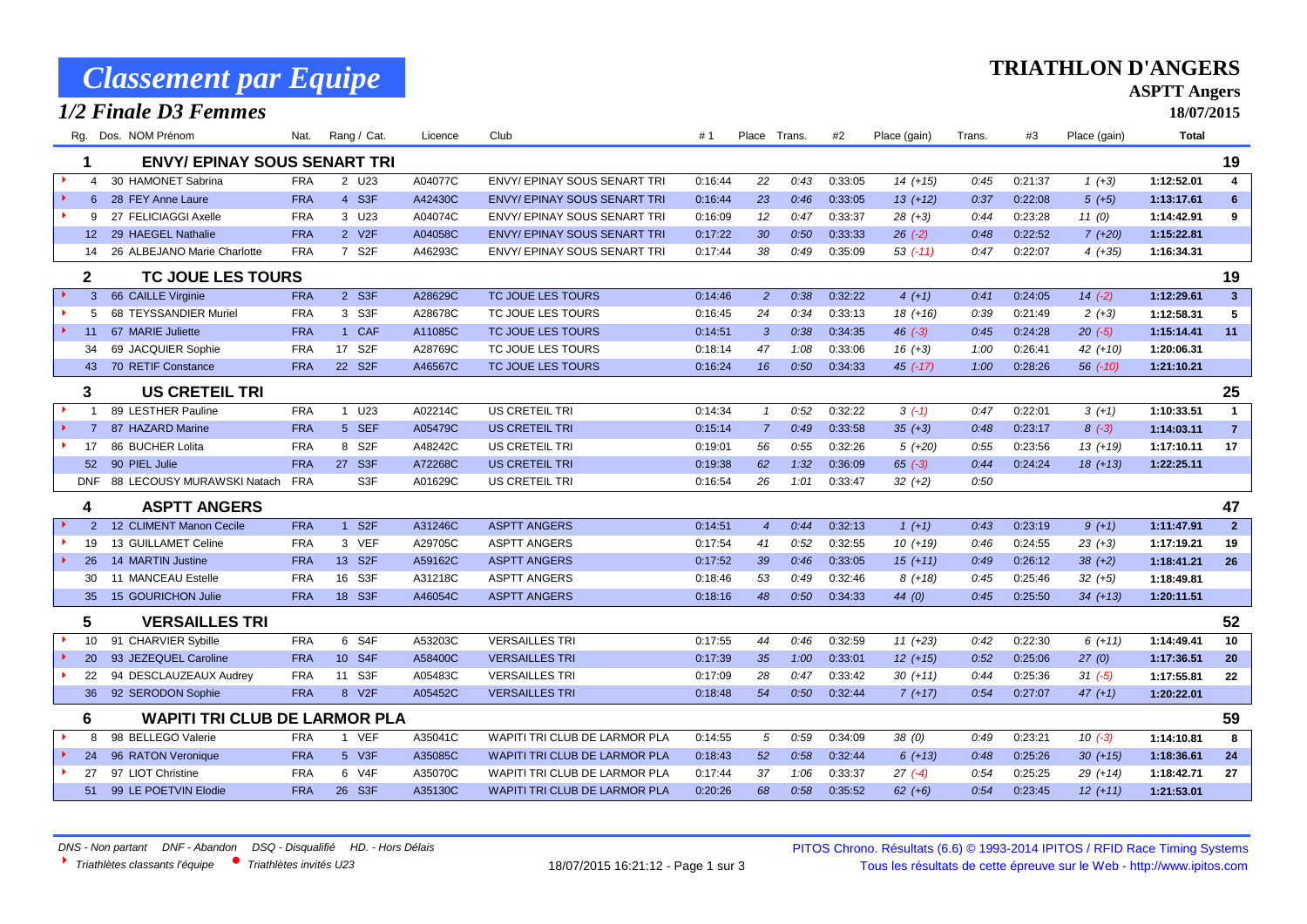|                             | <b>Classement par Equipe</b>           |            |             |         |                                |         |       |        |         |              |        |         | TRIATHLON D'ANGERS |                     |     |
|-----------------------------|----------------------------------------|------------|-------------|---------|--------------------------------|---------|-------|--------|---------|--------------|--------|---------|--------------------|---------------------|-----|
|                             |                                        |            |             |         |                                |         |       |        |         |              |        |         |                    | <b>ASPTT Angers</b> |     |
|                             | 1/2 Finale D3 Femmes                   |            |             |         |                                |         |       |        |         |              |        |         |                    | 18/07/2015          |     |
| Rg.                         | Dos. NOM Prénom                        | Nat.       | Rang / Cat. | Licence | Club                           | #1      | Place | Trans. | #2      | Place (gain) | Trans. | #3      | Place (gain)       | <b>Total</b>        |     |
| 7                           | <b>ANGERS TRI</b>                      |            |             |         |                                |         |       |        |         |              |        |         |                    |                     | 81  |
| 13<br>$\ddot{\phantom{1}}$  | 7 ANGIBAUD Marion                      | <b>FRA</b> | 4 U23       | A62446C | <b>ANGERS TRI</b>              | 0:15:33 | 10    | 0:47   | 0:34:15 | $40( -3)$    | 0:48   | 0:24:22 | 17(0)              | 1:15:43.91          | 13  |
| 15                          | 10 GEORGET Emmanuelle                  | <b>FRA</b> | 2 CAF       | A46228C | <b>ANGERS TRI</b>              | 0:16:47 | 25    | 0:49   | 0:34:07 | $37(-4)$     | 0:43   | 0:24:25 | $19(+14)$          | 1:16:48.91          | 15  |
| 53                          | 8 ROPERCH Wanda                        | <b>FRA</b> | 7 U23       | A56871C | <b>ANGERS TRI</b>              | 0:18:28 | 50    | 1:01   | 0:35:32 | $56(-6)$     | 1:09   | 0:26:27 | $40 (+3)$          | 1:22:34.51          | 53  |
| 57                          | 6 CATHRIN Christine                    | <b>FRA</b> | 28 S3F      | A31301c | <b>ANGERS TRI</b>              | 0:15:23 | 9     | 0:57   | 0:36:38 | 66 (-37)     | 0:53   | 0:31:09 | $65$ $(-11)$       | 1:24:57.01          |     |
| <b>DNF</b>                  | 9 COULAIS Lea                          | <b>FRA</b> | CAF         | A30132C | <b>ANGERS TRI</b>              | 0:18:56 | 55    | 1:06   | 0:41:57 | 73 (-17)     | 1:02   |         |                    |                     |     |
| 8                           | ST JEAN DE MONTS VENDEE TRI ATHLETISME |            |             |         |                                |         |       |        |         |              |        |         |                    |                     | 86  |
| 23                          | 61 NEVEU Pascaline                     | <b>FRA</b> | 4 V2F       | A31418C | ST JEAN DE MONTS VENDEE TRI    | 0:15:05 | 6     | 1:03   | 0:34:32 | 43 (-9)      | 0:55   | 0:26:29 | $41 (-8)$          | 1:18:02.31          | 23  |
| 31                          | 63 SUBERVIE Melie                      | <b>FRA</b> | 3 CAF       | A32463C | ST JEAN DE MONTS VENDEE TRI    | 0:17:36 | 33    | 0:46   | 0:33:21 | $22 (+8)$    | 0:35   | 0:27:04 | $46(-6)$           | 1:19:18.61          | 31  |
| $\rightarrow$<br>32         | 64 PENISSON Lola                       | <b>FRA</b> | 4 CAF       | A31385C | ST JEAN DE MONTS VENDEE TRI    | 0:16:11 | 14    | 0:45   | 0:33:43 | 31(0)        | 0:48   | 0:28:08 | $55(-18)$          | 1:19:32.91          | 32  |
| 69                          | 62 HAUDEBOURG Christine                | <b>FRA</b> | 18 V4F      | A31327C | ST JEAN DE MONTS VENDEE TRI    | 0:22:03 | 73    | 1:09   | 0:37:16 | $67 (+4)$    | 1:40   | 0:27:53 | 53(0)              | 1:29:58.41          |     |
| 9                           | <b>ASFAS TRI</b>                       |            |             |         |                                |         |       |        |         |              |        |         |                    |                     | 112 |
| 21                          | 2 BENITO Marie                         | <b>FRA</b> | 6 U23       | A28354C | <b>ASFAS TRI</b>               | 0:16:15 | 15    | 0:41   | 0:33:39 | $29(+5)$     | 0:44   | 0:26:23 | $39$ $(-11)$       | 1:17:38.51          | 21  |
| 33                          | 1 MORELLE Valerie                      | <b>FRA</b> | 7 V2F       | A28381C | <b>ASFAS TRI</b>               | 0:17:36 | 34    | 0:48   | 0:33:19 | $21(+4)$     | 1:00   | 0:27:02 | $44 (-3)$          | 1:19:43.11          | 33  |
| 58                          | 4 FICHAUX Margot                       | <b>FRA</b> | 9 CAF       | A28413C | <b>ASFAS TRI</b>               | 0:16:25 | 17    | 1:07   | 0:34:10 | $39( -9)$    | 1:03   | 0:32:57 | $70$ $(-32)$       | 1:25:40.41          | 58  |
| 10                          | <b>RED STAR CLUB CHAMPIGNY</b>         |            |             |         |                                |         |       |        |         |              |        |         |                    |                     | 114 |
| 18                          | 51 MARTIN Sandrine                     | <b>FRA</b> | 9 S4F       | A59173C | RED STAR CLUB CHAMPIGNY        | 0:19:12 | 58    | 0:52   | 0:32:19 | $2(+20)$     | 0:45   | 0:24:05 | $15(+20)$          | 1:17:10.61          | 18  |
| 40                          | 52 BERGERE Katia                       | <b>FRA</b> | 10 V2F      | A42677C | <b>RED STAR CLUB CHAMPIGNY</b> | 0:18:07 | 46    | 1:04   | 0:33:14 | $19(+6)$     | 0:46   | 0:27:41 | 51(0)              | 1:20:50.11          | 40  |
| 56                          | 54 MENARD Mathilde                     | <b>FRA</b> | 8 CAF       | A02780C | RED STAR CLUB CHAMPIGNY        | 0:16:10 | 13    | 0:47   | 0:34:51 | 49 (-21)     | 0:45   | 0:31:52 | 68 (-22)           | 1:24:23.11          | 56  |
| 68                          | 53 DI FRANCESCO Solene                 | <b>FRA</b> | 34 S2F      | A02789C | <b>RED STAR CLUB CHAMPIGNY</b> | 0:17:56 | 45    | 0:59   | 0:40:20 | $72$ $(-22)$ | 1:02   | 0:29:44 | $62$ $(-1)$        | 1:29:58.21          |     |
| 11                          | <b>RACING MULTI ATHLON</b>             |            |             |         |                                |         |       |        |         |              |        |         |                    |                     | 127 |
| 37                          | 46 LIGNIERES Camille                   | <b>FRA</b> | 9 V4F       | A01192C | <b>RACING MULTI ATHLON</b>     | 0:17:55 | 43    | 1:09   | 0:33:23 | 23(0)        | 0:54   | 0:27:10 | $48(+6)$           | 1:20:28.61          | 37  |
| 42                          | 48 VALENTINE Ainouz                    | <b>FRA</b> | 21 S4F      | A55423C | <b>RACING MULTI ATHLON</b>     | 0:17:34 | 32    | 1:15   | 0:34:26 | 42 (-15)     | 1:05   | 0:26:49 | $43 (+5)$          | 1:21:05.81          | 42  |
| 48                          | 50 BOURCY Anne                         | <b>FRA</b> | 23 S2F      | A64296C | RACING MULTI ATHLON            | 0:19:20 | 59    | 1:02   | 0:34:38 | $47 (+5)$    | 0:55   | 0:25:52 | $35(+6)$           | 1:21:43.81          | 48  |
| <b>DSQ</b>                  | 47 CHEA Catherine                      | <b>FRA</b> | V2F         | A42045c | <b>RACING MULTI ATHLON</b>     | 0:26:12 |       | 1:33   |         |              | 0:00   | 0:00:00 |                    |                     |     |
| <b>DSQ</b>                  | 49 CANDAN Marie Oceane                 | <b>FRA</b> | <b>SEF</b>  | A62466C | <b>RACING MULTI ATHLON</b>     | 0:23:16 |       | 1:14   |         |              | 0:00   | 0:00:00 |                    |                     |     |
| 12                          | <b>PLOEMEUR TRI</b>                    |            |             |         |                                |         |       |        |         |              |        |         |                    |                     | 143 |
| 44                          | 41 LAVOLE Marina                       | <b>FRA</b> | 11 VEF      | A35606C | <b>PLOEMEUR TRI</b>            | 0:20:26 | 67    | 0:49   | 0:35:02 | $51 (+9)$    | 0:50   | 0:24:16 | $16 (+14)$         | 1:21:20.31          | 44  |
| 45                          | 43 LE MAUX Julia                       | <b>FRA</b> | 6 CAF       | A71188C | PLOEMEUR TRI                   | 0:15:48 | 11    | 1:02   | 0:38:02 | 69 (-39)     | 0:51   | 0:25:48 | $33 (+5)$          | 1:21:29.51          | 45  |
| $\blacktriangleright$<br>54 | 44 LE GALL Elisabeth                   | <b>FRA</b> | 7 CAF       | A35612C | <b>PLOEMEUR TRI</b>            | 0:16:56 | 27    | 0:49   | 0:33:59 | $36(-4)$     | 0:43   | 0:30:11 | $63$ $(-23)$       | 1:22:35.71          | 54  |
| 66                          | 42 DARCHEN Anne                        | <b>FRA</b> | 17 VEF      | A35633C | PLOEMEUR TRI                   | 0:21:06 | 71    | 1:11   | 0:38:53 | $70(+1)$     | 0:55   | 0:27:10 | $49 (+4)$          | 1:29:12.31          |     |
| 13                          | <b>TRI CLUB NANTAIS</b>                |            |             |         |                                |         |       |        |         |              |        |         |                    |                     | 158 |
| 46                          | 80 JOST Magalie                        | <b>FRA</b> | 12 VEF      | A58892C | <b>TRI CLUB NANTAIS</b>        | 0:17:54 | 42    | 1:09   | 0:33:23 | 24(0)        | 1:09   | 0:27:58 | $54 (-4)$          | 1:21:30.81          | 46  |
| 49                          | 79 MENARD Laure                        | <b>FRA</b> | 24 S2F      | A58829C | TRI CLUB NANTAIS               | 0:20:24 | 65    | 1:05   | 0:34:21 | $41 (+8)$    | 0:59   | 0:25:01 | $26 (+8)$          | 1:21:47.61          | 49  |
| 63                          | 77 LEPARC Sandrine                     | <b>FRA</b> | 30 S3F      | A45168c | <b>TRI CLUB NANTAIS</b>        | 0:20:25 | 66    | 1:11   | 0:35:43 | $59(+3)$     | 1:07   | 0:29:20 | 60(0)              | 1:27:42.91          | 63  |
|                             |                                        |            |             |         |                                |         |       |        |         |              |        |         |                    |                     |     |

*DNS - Non partant DNF - Abandon DSQ - Disqualifié HD. - Hors Délais*

IPITOS Chrono. Résultats (6.6) © 1993-2014 IPITOS / RFID Race Timing Systems → *Triathlètes classants l'équipe* ● *Triathlètes invités U23* 18/07/2015 16:21:13 - Page 2 sur 3 Tous les résultats de cette épreuve sur le Web - http://www.ipitos.com

**TRIATHLON D'ANGERS**